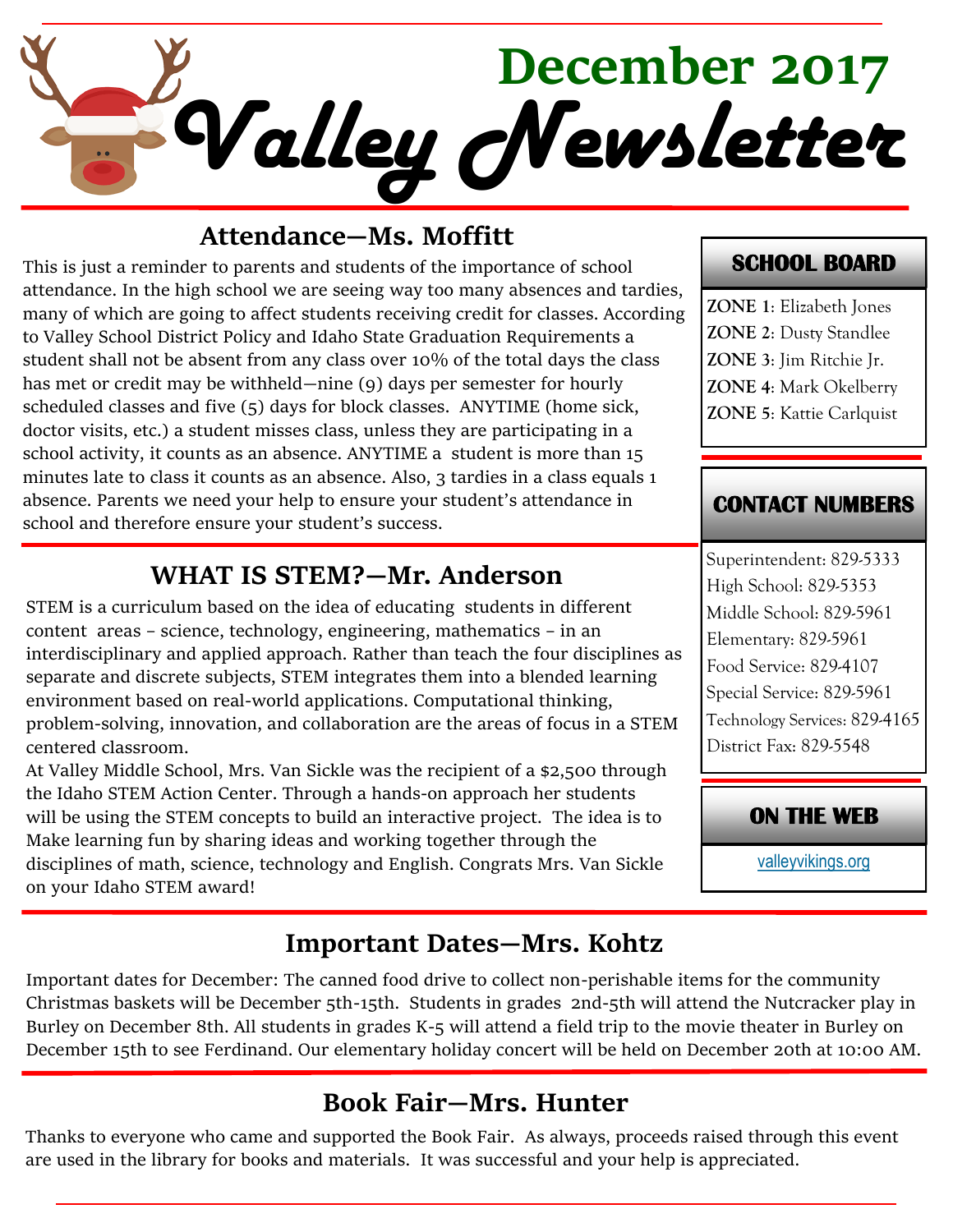## **Walking Challenge—Mrs. Kohtz**

October was WALK-tober at Valley Elementary! Students in kindergarten through fifth grade participated in a walking challenge to encourage kids to make healthy choices. The challenge began October 3rd and ended October 31st. Valley Elementary Students logged a [total of 433](https://www.google.com/imgres?imgurl=http%3A%2F%2Fimages.clipartpanda.com%2Fchristmas-clipart-free-aceKBXRpi.png&imgrefurl=http%3A%2F%2Fwww.clipartpanda.com%2Fcategories%2Ffree-christmas-clip-art-holly&docid=Gw63Q5TXY_ZabM&tbnid=pVckCQFZCYOIhM%3A&vet=10a)9.75 miles. Our elementary school won a cash prize of \$500 this year to use toward playground equipment.

## **Book Mobile—Linda Mecham, Jerome Public Library Director**

Jerome Public Library would like to know if there is interest in the community for a book mobile service. This service will come to the school for children to have access to check out reading books during the summertime; like a mini library on wheels. If it is something that interests you and your family please respond at lmecham@ci.jerome.id.us

## **The Giving Tree is READY!! - Mrs. Elorrieta**

When doing your Christmas shopping, don't forget a gift for the Giving Tree! For those of you unfamiliar with this program, there will be gift tags for children on a tree in my room at the school - Room #126 beginning November 21st. Take a tag and **purchase a new toy for a child**, then return the unwrapped gift (tag included) to Mrs. Elorrieta's room by Tuesday, December 12. If you forget a tag but find a great buy, you can bring toy donations to my room and I will match these with children on the Giving Tree list. These gifts will be given to children from our community through the Valley Community Helpers Christmas Basket initiative. Last year there were 105 children from the Eden-Hazelton community that received gifts. If you take a tag(s), please list your name on the clipboard by the tree with the details from the tag. If you can think of a family in need, please talk to Mrs. Lee or me and one of us will check to see if an application has been submitted by the family. The elementary will also be collecting **canned goods**. This is part of the same project. There are many ways to give, including your time on Friday, December 15th or Saturday, December 16th. Please ask for details if you are interested.

Below is a picture of a previous year's donation effort before the families arrived. Boxes of food and presents for the kids are ready for pickup. It is a very rewarding service project! Thank you for your generous support of the Christmas Baskets.



Valley Newsletter